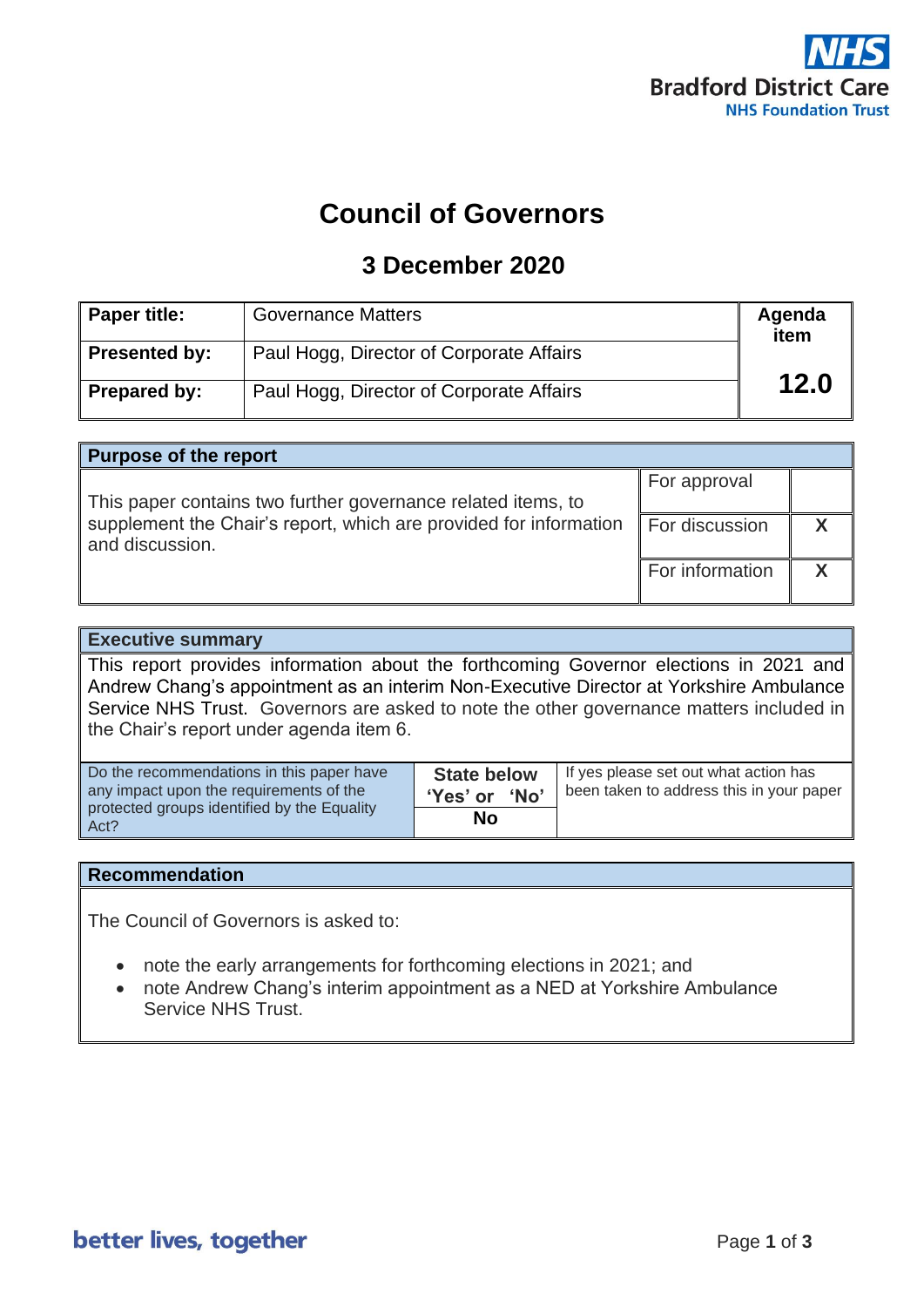

| <b>Strategic vision</b><br>Please mark those that apply with an X        |                                              |                                                                      |                                                                |                                   |
|--------------------------------------------------------------------------|----------------------------------------------|----------------------------------------------------------------------|----------------------------------------------------------------|-----------------------------------|
| <b>Providing</b><br>excellent quality<br>services and<br>seamless access | <b>Creating the</b><br>best place to<br>work | <b>Supporting</b><br>people to live<br>to their fullest<br>potential | <b>Financial</b><br>sustainability<br>growth and<br>innovation | <b>Governance</b><br>and well-led |
|                                                                          |                                              |                                                                      |                                                                | χ                                 |

| <b>Care Quality Commission domains</b> |                  |                   |               |                 |
|----------------------------------------|------------------|-------------------|---------------|-----------------|
| Please mark those that apply with an X |                  |                   |               |                 |
| <b>Safe</b>                            | <b>Effective</b> | <b>Responsive</b> | <b>Caring</b> | <b>Well Led</b> |
|                                        |                  |                   |               |                 |
|                                        |                  |                   |               |                 |

| <b>Relationship to the Board</b><br><b>Assurance Framework</b><br>(BAF) | The work contained with this report links to the following<br>strategic risk(s) as identified in the BAF:<br>$\bullet$ N/A.                                                                                                                                              |  |
|-------------------------------------------------------------------------|--------------------------------------------------------------------------------------------------------------------------------------------------------------------------------------------------------------------------------------------------------------------------|--|
| <b>Links to the Corporate Risk</b><br><b>Register (CRR)</b>             | The work contained with this report links to the following<br>corporate risk(s) as identified in the CRR:<br>$\bullet$ N/A.                                                                                                                                              |  |
| <b>Compliance and regulatory</b><br><b>implications</b>                 | The following compliance and regulatory implications<br>have been identified as a result of the work outlined in this<br>report:<br>Working with the NHS Improvement regulatory<br>framework.<br>Compliance with the Foundation Trust Code of<br>$\bullet$<br>Governance |  |